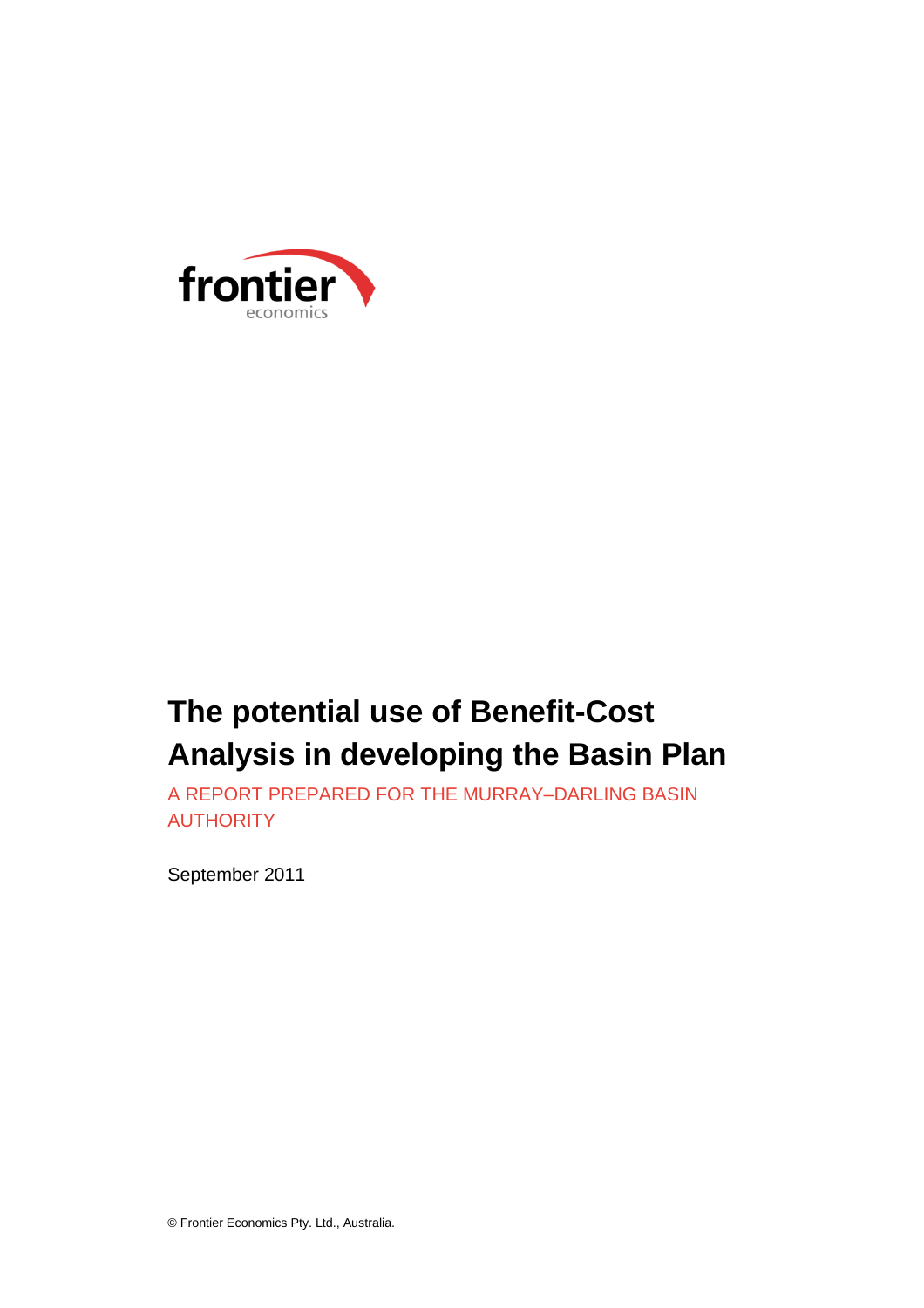#### **© Copyright Commonwealth of Australia 2011.**

This work is copyright. With the exception of the photographs, any logo or emblem, and any trademarks, the work may be stored, retrieved and reproduced in whole or in part, provided that it is not sold or used for commercial benefit. Any reproduction of information from this work must acknowledge the Murray–Darling Basin Authority, the Commonwealth of Australia or the relevant third party, as appropriate, as the owner of copyright in any selected material or information. Apart from any use permitted under the Copyright Act 1968 (Cth) or above, no part of this work may be reproduced by any process without prior written permission from the Commonwealth. Requests and inquiries concerning reproduction and rights should be addressed to the MDBA Copyright Administration, Murray-Darling Basin Authority, GPO Box 1801, Canberra ACT 2601 or by contacting + 61 2 6279 0100.

#### **Disclaimer**

This document has been prepared for the Murray-Darling Basin Authority and is made available for general use and to assist public knowledge and discussion regarding the integrated and sustainable management of the Basin's natural water resources. The opinions, comments and analysis (including those of third parties) expressed in this document are for information purposes only. This document does not indicate the Murray-Darling Basin Authority's commitment to undertake or implement a particular course of action, and should not be relied upon in relation to any particular action or decision taken. Users should note that developments in Commonwealth policy, input from consultation and other circumstances may result in changes to the approaches set out in this document.

## **Contents Final**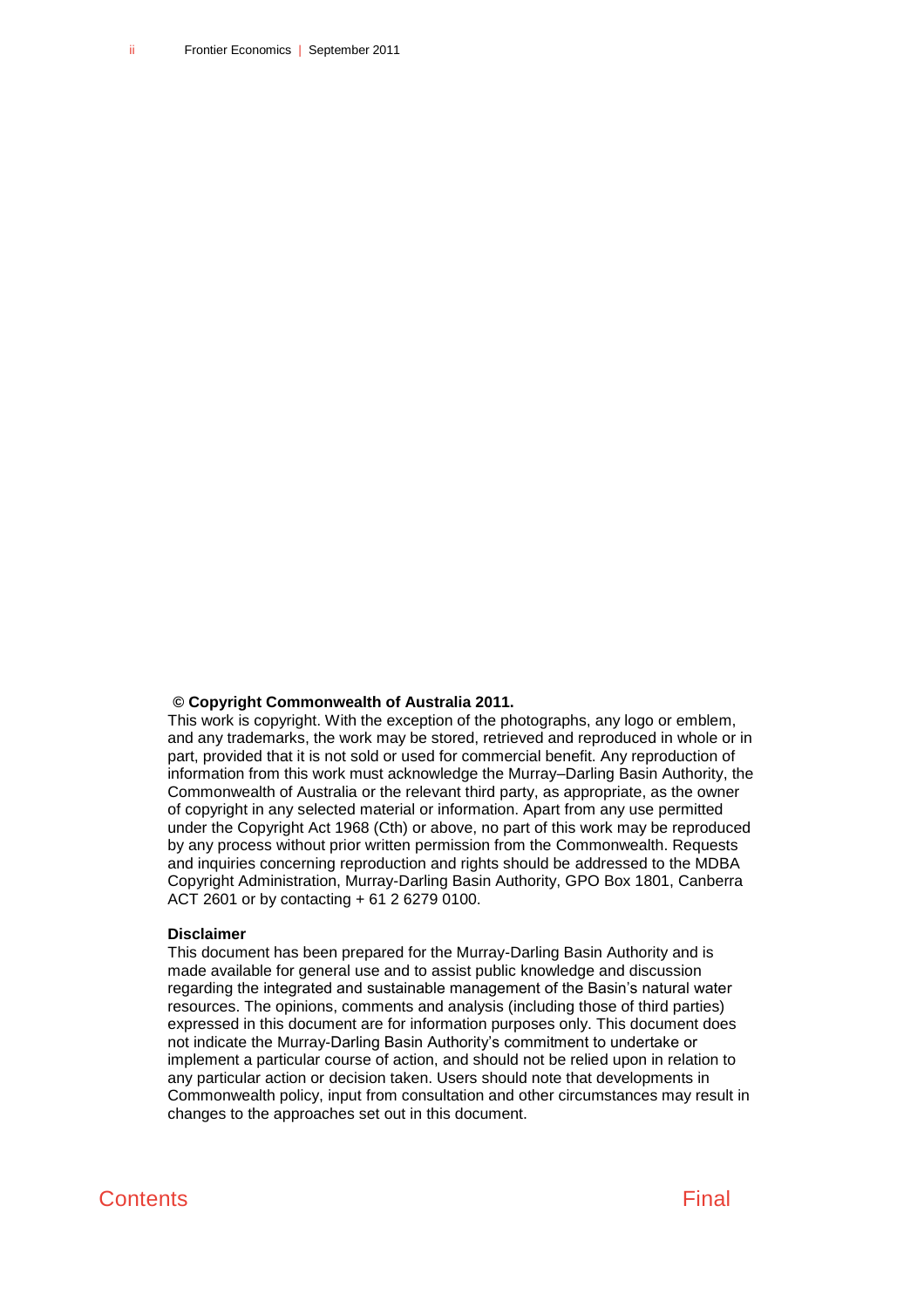# **The potential use of Benefit-Cost Analysis in developing the Basin Plan**

| $\overline{1}$ | <b>Introduction</b>                                                                              |                |
|----------------|--------------------------------------------------------------------------------------------------|----------------|
| $\overline{2}$ | The potential role of BCA in the plan                                                            | $\mathbf{2}$   |
| 2.1            | The optimisation problem for the Basin Plan                                                      | $\overline{2}$ |
| 2.2            | <b>Benefit-Cost Analysis</b>                                                                     | 3              |
| 2.3            | How BCA could inform setting SDLs - illustrative example                                         | 4              |
| $\mathbf{3}$   | Suggested approaches to maximise the usefulness of BCA<br>as a decision-making tool for the plan |                |
| 3.1            | Concerns with the current approach                                                               | 7              |
| 3.2            | Improving the BCA                                                                                | 9              |
| 3.3            | Using the BCA                                                                                    | 12             |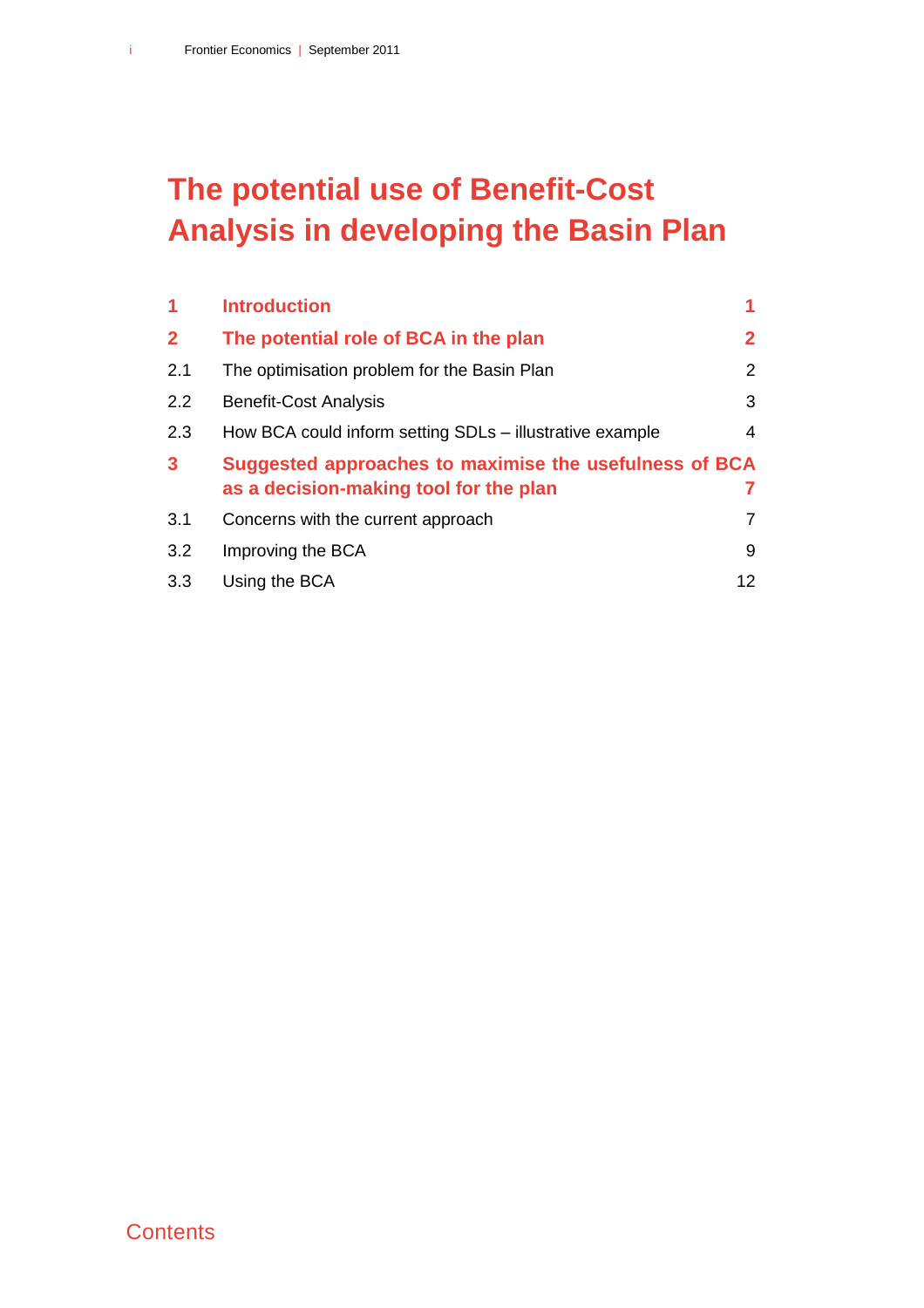# **The potential use of Benefit-Cost Analysis in developing the Basin Plan**

## **Figures**

| Figure 1: Total environmental benefits and economic costs from allocating |   |
|---------------------------------------------------------------------------|---|
| more water to the environment                                             |   |
| Figure 2: Benefits and costs of different proposed SDLs                   | 5 |
| Figure 3: Two options for achieving a change in the long-run average      | 8 |
|                                                                           |   |

## **Tables**

| Table 1: 3000, 3500 and 4000GL/yr scenarios in the Goulburn |  |  |  | 11 |
|-------------------------------------------------------------|--|--|--|----|
|-------------------------------------------------------------|--|--|--|----|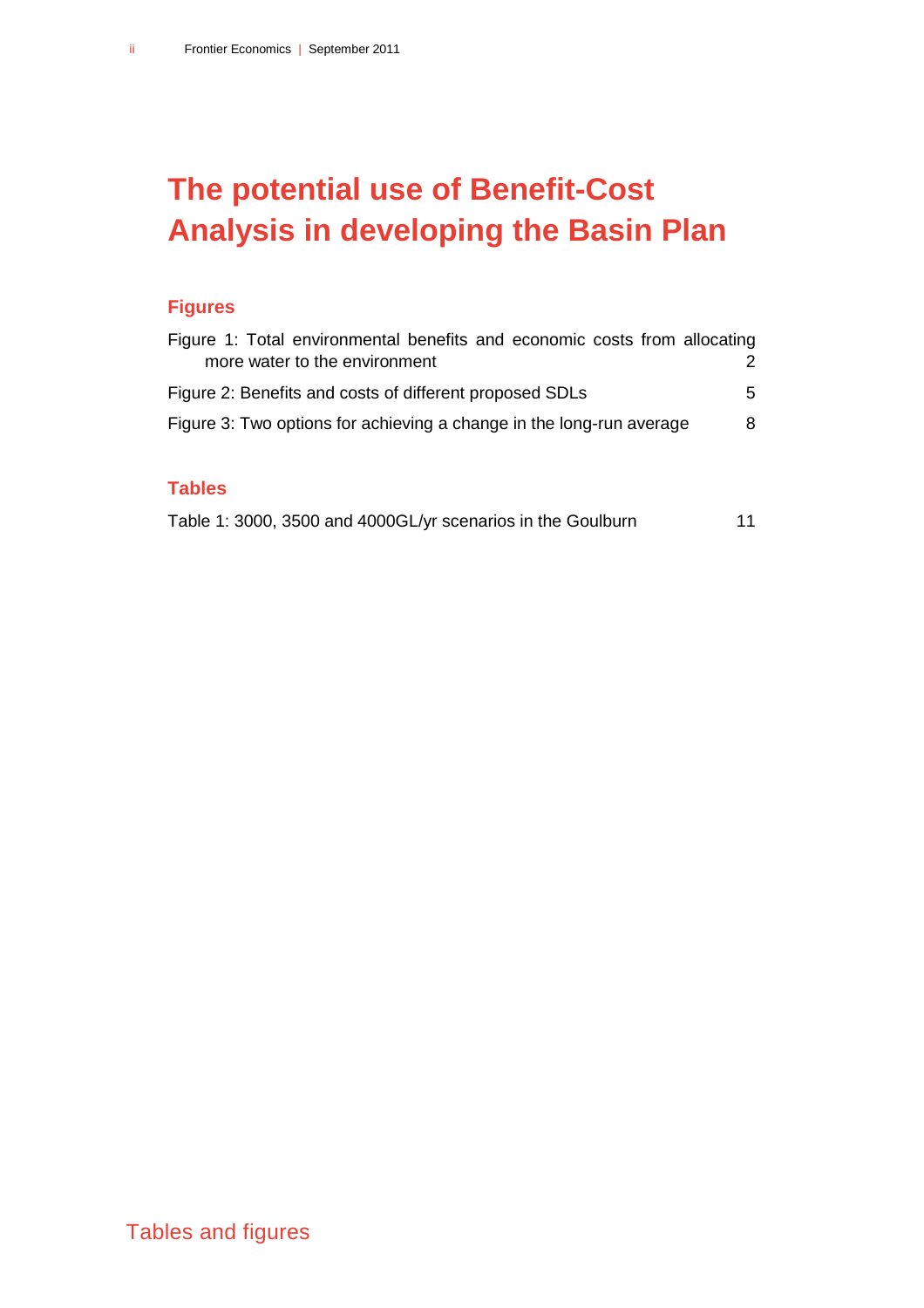## **1 Introduction**

<span id="page-4-0"></span>The MDBA commissioned the Centre for International Economics (CIE) to complete a benefit-cost analysis (BCA) of various sustainable diversion limits (SDLs) as part of the MDBA"s program of economic and social analysis designed to support the setting of SDLs. Frontier Economics was engaged to peer review the CIE"s BCA. The MDBA sought a high-level review to ensure the methodologies adopted are broadly sound and any caveats are well-understood.

Frontier Economics has also been asked to provide strategic insights into how BCA can best be used to inform decision-making on the Basin Plan.

The remainder of this paper is structured as follows:

- **O** Section 2 provides a broad discussion of the potential role of BCA in informing the Basin Plan.
- **O** Section 3 suggests approaches to applying BCA to maximise its usefulness as a decision-making tool for the Plan.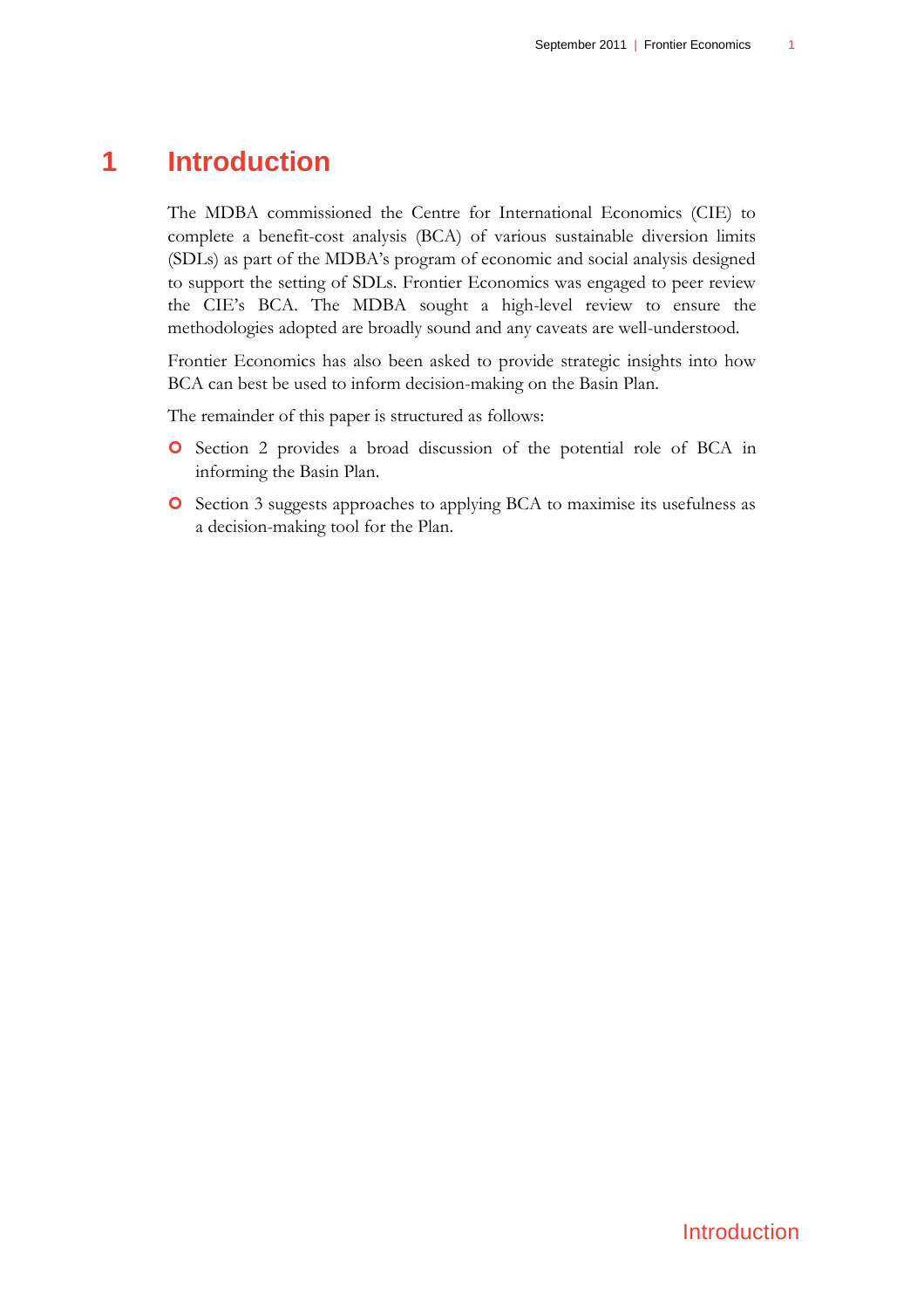## <span id="page-5-0"></span>**2 The potential role of BCA in the plan**

## **2.1 The optimisation problem for the Basin Plan**

<span id="page-5-1"></span>Our understanding is that, under the *Water Act 2007*, the MDBA has the task of setting SDLS that optimise environmental and socio-economic-outcomes from the allocation and use of water in the Murray-Darling Basin, subject to given constraints — namely returning the environment to a sustainable minimum level.

This implies that setting "optimal" SDLs requires balancing the environmental *benefits* from allocating more water to the environment (relative to the status quo) with the economic *costs* (associated with reduced agricultural production) from doing so. This idea is represented in [Figure 1](#page-5-2) below which sets out stylised total benefit and total cost relationships with water allocated to the environment. Figure 1 (a) shows an example where environmental benefits increase as more water is allocated to the environment, and relatively greater environmental benefits are secured from the initial volumes of water allocated to the environment. In contrast, the economic costs of allocating water to the environment are relatively small initially, but rise sharply as increasingly valuable irrigation activities become constrained by lack of water.

The reality, however, is more likely to look like that illustrated in (b), which shows threshold effects in expected environmental benefits. In this case, a minimum threshold amount of water must be delivered to the environment before further environmental benefits can be realised (such as to support minimum ecological functions).



<span id="page-5-2"></span>Figure 1: Total environmental benefits and economic costs from allocating more water to the environment

## The potential role of BCA in the plan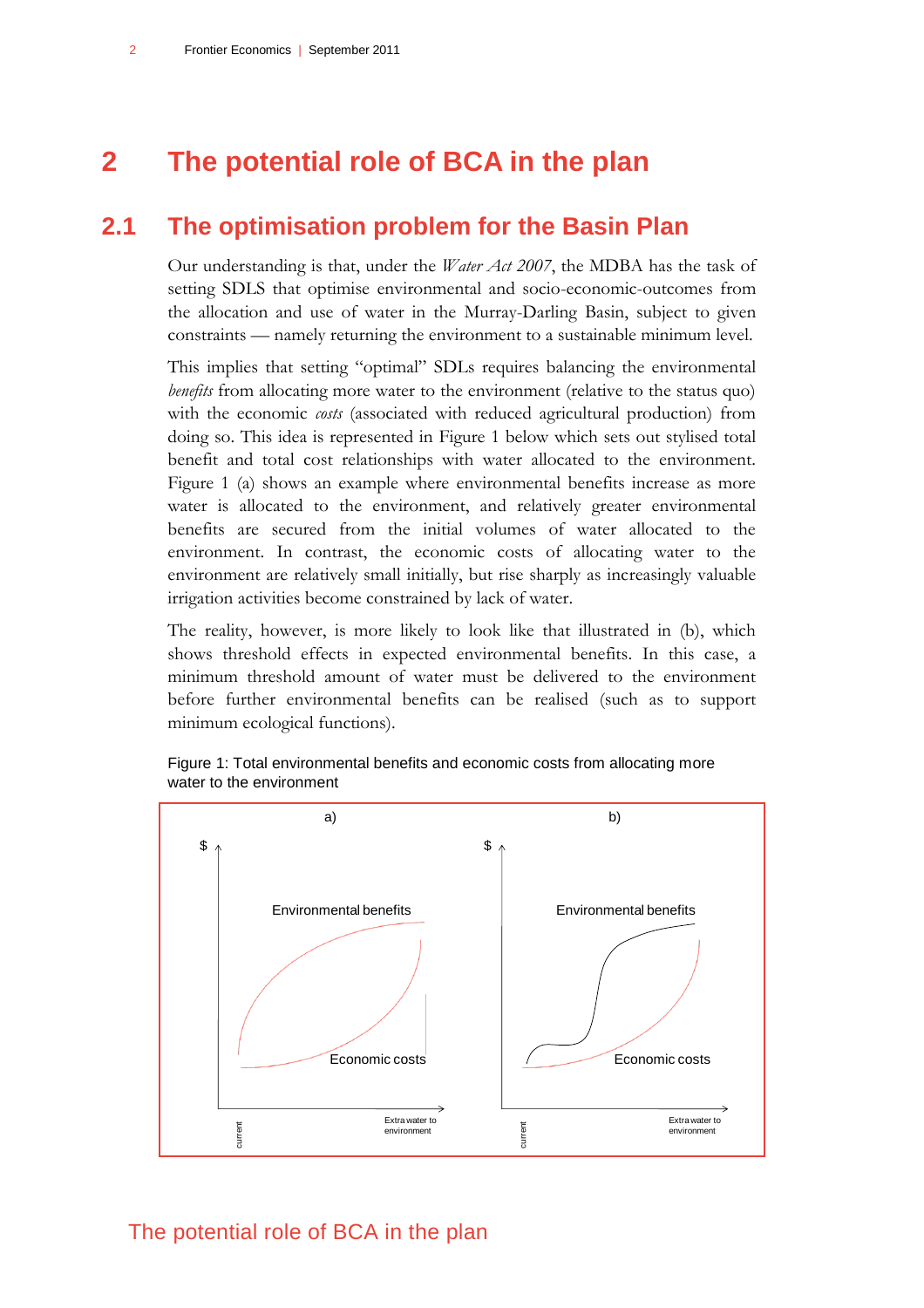In principle, the "optimal" allocation of water to the environment occurs when the two curves in either (a) or (b) are furthest apart, as this maximises the difference between environmental benefits and economic costs. Allocating any less water to the environment would result in foregone environmental benefits greater than their associated economic costs, and allocating any more water to the environment would incur economic costs greater than the value of the environmental benefits.

## **2.2 Benefit-Cost Analysis**

<span id="page-6-0"></span>Benefit-Cost Analysis (BCA) is a widely used and accepted approach to policy evaluation. BCA is attractive as an evaluation tool because:

- it enables valuation of impacts in terms of a single, familiar measurement scale (that is, money) and can therefore assist in showing that implementing a specific option is worthwhile relative to the status quo. In particular, it can incorporate monetary estimates of environmental costs and benefits
- **O** it enables consideration of the gains and losses to all members of society from a proposed policy
- **O** it provides decision makers with quantitative information about the likely effects of a regulatory proposal
- it helps discover cost-effective solutions to policy problems by identifying and measuring all costs.

BCA involves a comparison of costs with benefits to determine if an activity is worthwhile (also called the net present value). If the net present value is positive, benefits exceed costs and the proposal is deemed to have a positive net social benefit.

While BCA provides a sound conceptual framework for thinking about the optimisation problem in setting SDLs, operationalising the framework in a way that is useful for policy decision-making presents a number of challenges. Perhaps the most obvious one is how to compare economic costs and environmental benefits in a common currency.

This is because some types of costs and benefits can be difficult to value in dollar terms (e.g. because particular services are not bought or sold in a market). In particular the quantification of environmental outcomes and determining societal values for these outcomes in monetary terms is challenging. However, there are techniques for doing so and some have been incorporated into the BCA by CIE. The alternative to attaching a dollar value to environmental benefits is to simply list them and compare them against the estimate of economic monetary costs and make a judgement as to whether the environmental benefits are worth pursuing. In this case, it is necessary to make a value judgement about the worth of the environmental benefits.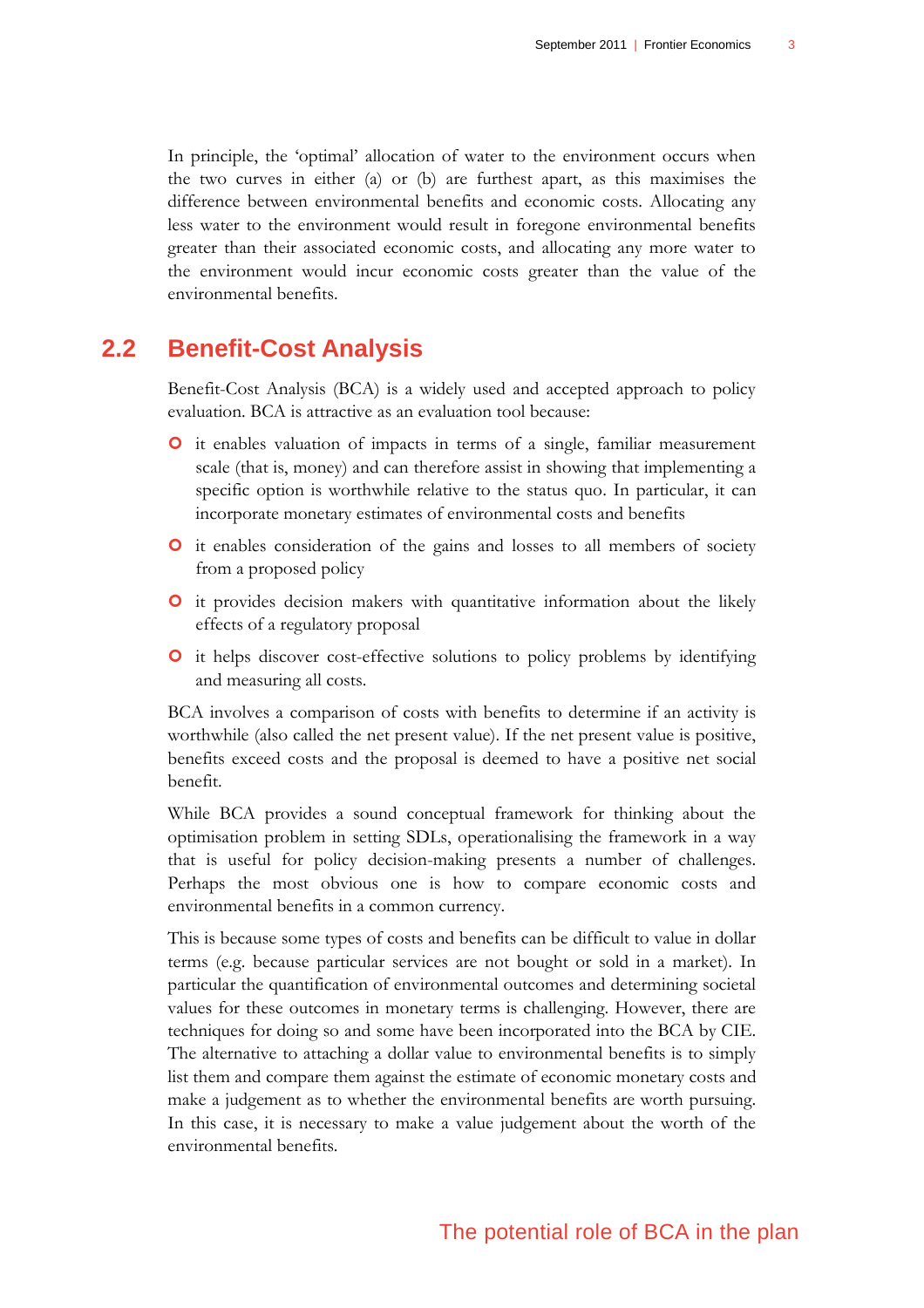## <span id="page-7-0"></span>**2.3 How BCA could inform setting SDLs – illustrative example**

Because BCA generates information on costs and benefits, it can be used to help understand which aspects of a policy are most costly and which are less costly, for the respective benefits achieved.

In [Figure 2\(](#page-8-0)a), the total shaded area (blue plus dark red) represents the total environmental benefits from returning an average of X GL/yr to the environment relative to the current situation. The dark red shaded area represents the total economic costs of this reallocation. Consequently, the blue shaded area is the net benefit of the proposal. As illustrated, X GL/yr a year is preferable to the current arrangements because there are positive net benefits from the change. However, as discussed below for (b), more water could efficiently be allocated to the environment as the benefits of doing so exceed the costs.

In [Figure 2\(](#page-8-0)b), the total shaded area (blue plus dark red) represents the total environmental benefits from returning an average of Y GL/yr to the environment. The dark red shaded area represents the total economic costs of this reallocation. Consequently, the blue shaded area is the net societal benefit of the proposal. In this example, the net benefit is maximised because all of the water for which benefits exceed costs has been reallocated. Any further reallocation to the environment would have estimated economic costs that exceed the value of the environmental benefits. This means that the proposal of Y GL/yr optimises the economic and environmental outcomes because any extra water returned to the environment from Y GL/yr to Z GL/yr has a greater economic cost than the environmental benefit it produces. This is the goal for policy makers, as it shows the greatest possible benefits to the community from diverting water to the environment.

It is important to note that the presence of a net benefit relative to the status quo does not guarantee this optimal level has been reached. Recall from (a) that there was a net benefit from allocating an extra X GL/year to the environment relative to the current situation, but this net benefit increases when moving to (b) or Y GL/year.

Allocating more water to the environment beyond Y GL/year could provide net benefits relative to the status quo, however these net benefits will not be maximised. This is illustrated in (c) below. For every GL beyond Y GL/year, the increase of the marginal economic costs by more than the marginal economic benefits is represented by the bright red triangle. However, at Z GL/year there is still a net benefit relative to the status quo, measured as the blue triangle minus the bright red triangle. (It is only when the amount of extra water reallocated to the environment reaches  $Z^*$  GL/year that there are no net benefits at all.)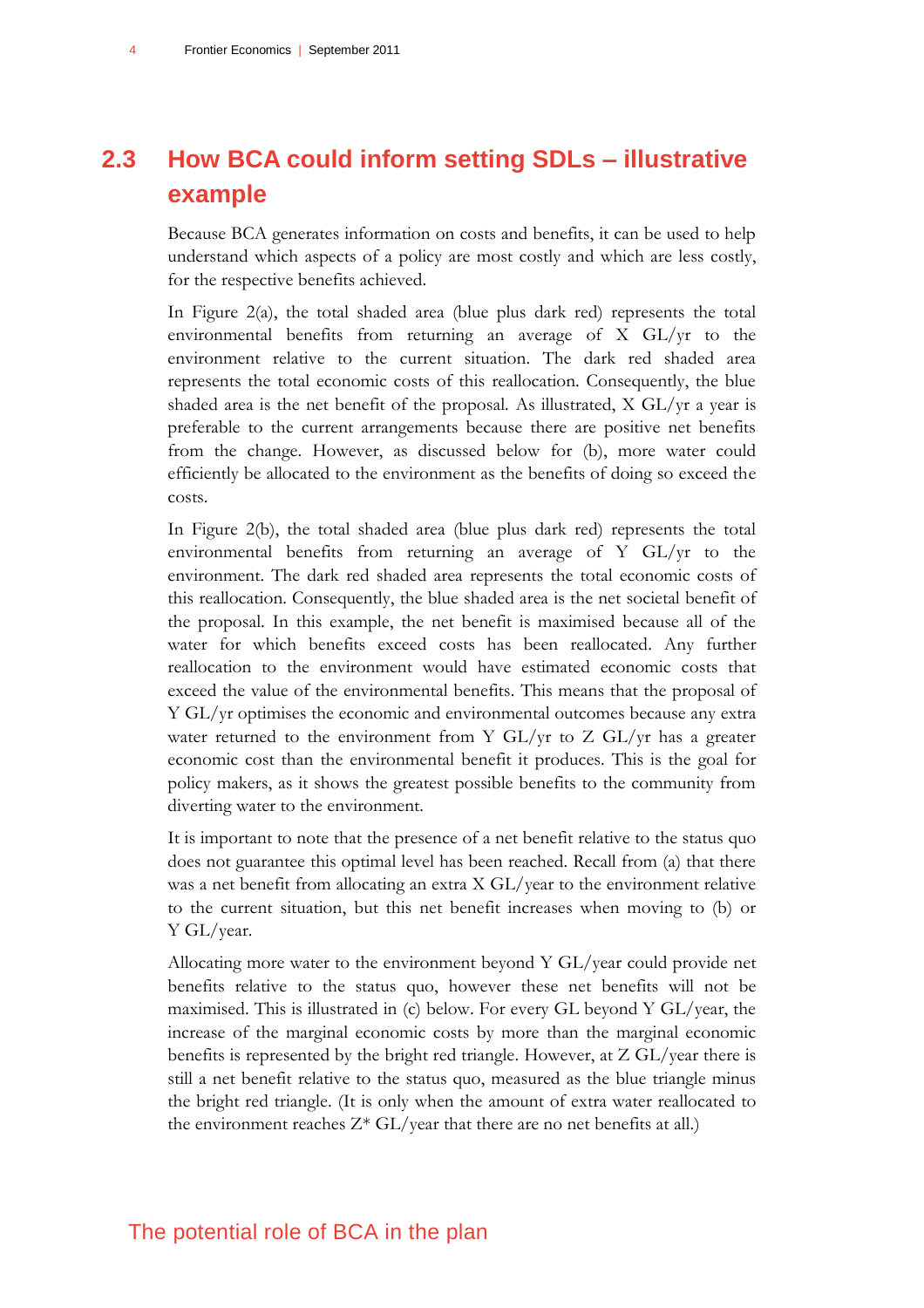

<span id="page-8-0"></span>Figure 2: Benefits and costs of different proposed SDLs

The potential role of BCA in the plan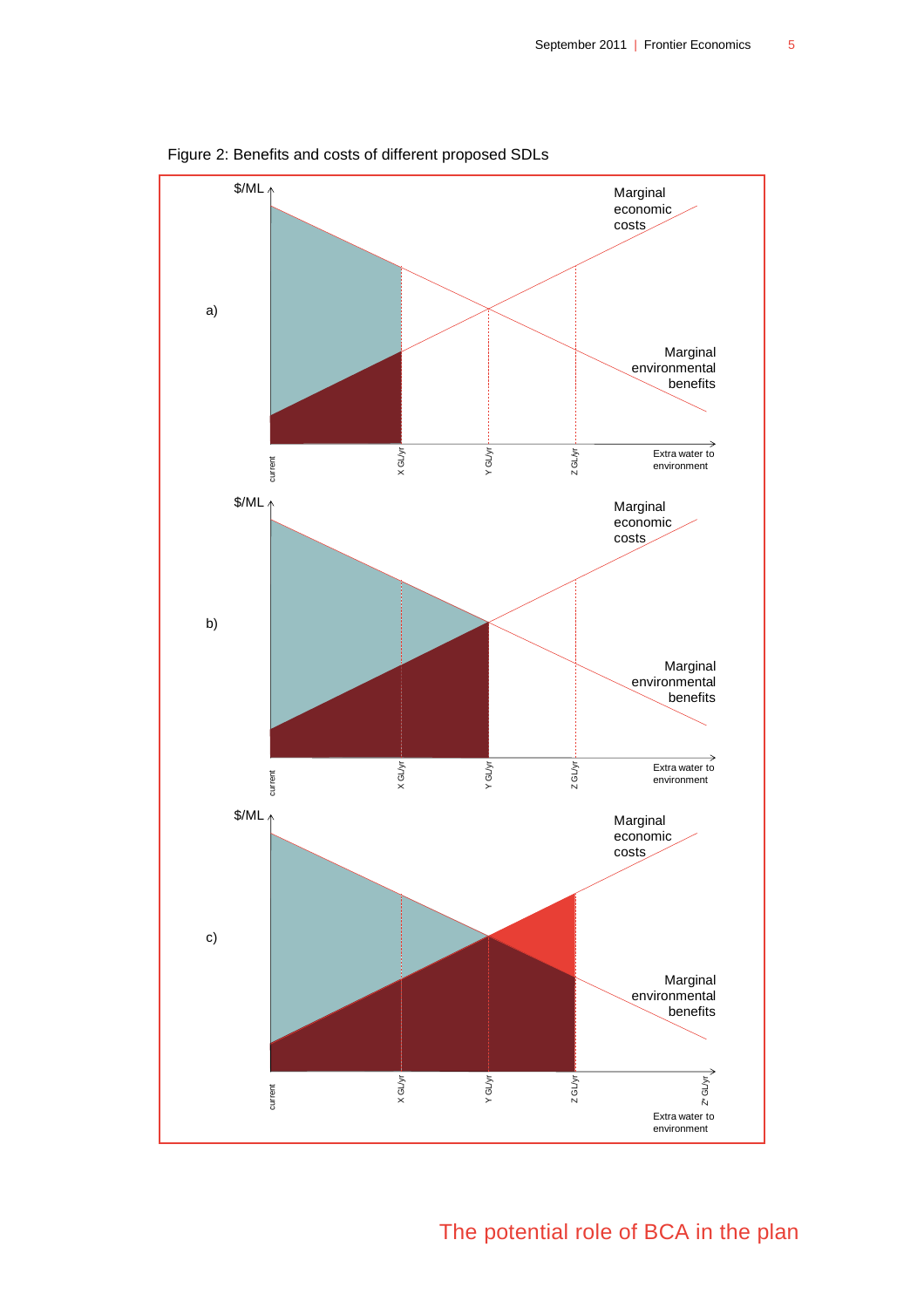If the above examples represented the situation in the MDB, the BCA would find all the proposals (moving from current to either X GL/yr, Y GL/yr or Z GL/yr) to have benefits greater than the costs, and are therefore better than the current arrangements. It would also find that the extra benefits from increasing the volume of water to the environment from  $X \frac{GL}{yr}$  to  $Y \frac{GL}{yr}$  outweigh the additional costs, but that additional costs exceed the benefits when increasing the volume from Y GL/yr to Z GL/yr.

The comparison of the net benefits of different scenarios is necessary for the MDBA to determine the SDL that optimises environmental and economic outcomes. Estimating the costs and benefits of specific options can help policymakers and others to understand the shape of the environmental benefit and economic cost curves, whether or not there are threshold effects, and the trade-offs that may be required to reach an optimal outcome.

BCA can also help communicate more clearly the costs and benefits of options and, due to the rigour imposed by the BCA framework, help to justify them.

While a valid tool, any BCA is only as good as its assumptions, scope and ultimately the data on which it relies. BCA cannot capture every impact under every possible situation and, since it reports at an aggregate level, may not identify localised impacts. This means that BCA can inform and guide decisionmaking, but judgement about the validity of the assumptions, scope and data used is still required.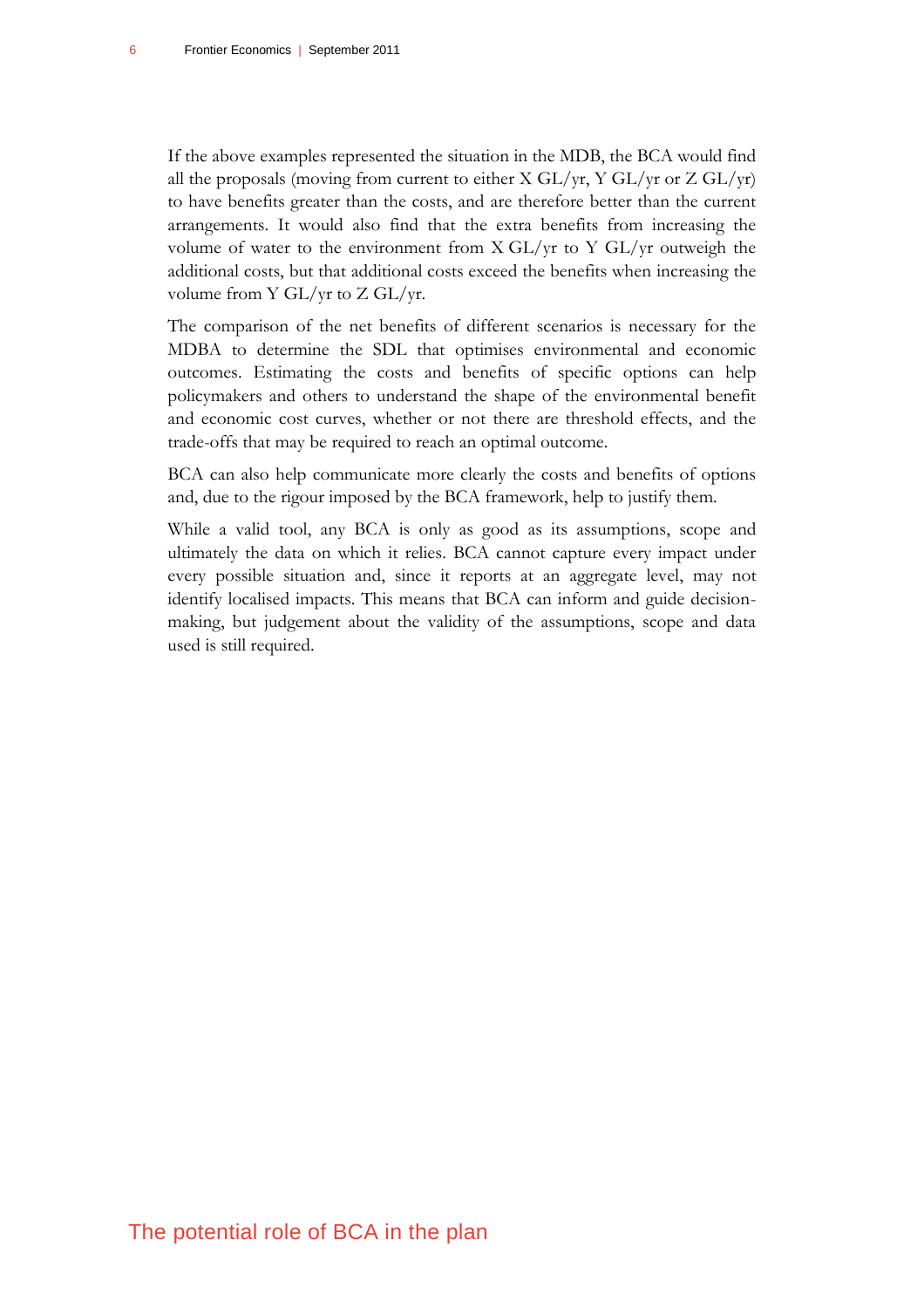## <span id="page-10-0"></span>**3 Suggested approaches to maximise the usefulness of BCA as a decision-making tool for the plan**

This section outlines our concerns with the current application of BCA to the Basin Plan and suggests approaches to maximise the usefulness of BCA as a decision-making tool for the Basin Plan.

## <span id="page-10-1"></span>**3.1 Concerns with the current approach**

### **3.1.1 Insufficient options assessed**

The Guide to the proposed Basin Plan proposed three key options that the MDBA was proposing — namely a reallocation of 3000GL/yr, 3500GL/yr and 4000GL/yr on average to the environment. It is our understanding that the MDBA is currently using the CIE BCA to consider sensitivity of estimated benefits and costs to long-run average volume reallocation scenarios for the SDL scenarios presented in the Guide (3000, 3500, 4000 GL/yr). In essence we understand that this analysis is seeking to estimate the costs and benefits of each of these options for long-term average SDLs. This draws on modelling of the environmental and economic impacts of these long-run average volume changes.

We understand that the rationale for this approach was the expectation that volumes less than 3000GL/yr would not be sufficient to meet required environmental outcomes, and those volumes greater than 4000GL/yr would result in unacceptably high socio-economic costs. However, media discussion around the possible content of the draft Basin Plan suggests that newly proposed SDLs may be outside this range.

#### **3.1.2 Use of averages overly simplifying**

The Guide contains more detailed proposals on how these average reallocations to the environment of 3000 GL/yr, 3500 GL/yr and 4000 GL/yr are to be achieved — as will any future Draft or Final Basin Plan. For example, the Guide effectively defines how the 3000GL/yr scenario would be sourced between valley water resources (such as for local environmental watering requirements as well as for contributions to downstream needs such as the Murray Mouth). It also makes decisions about how this average volume would be allocated across different seasonal conditions (through proposed water resource plan accreditation rules and the MDBA's 'principle of equitable sharing').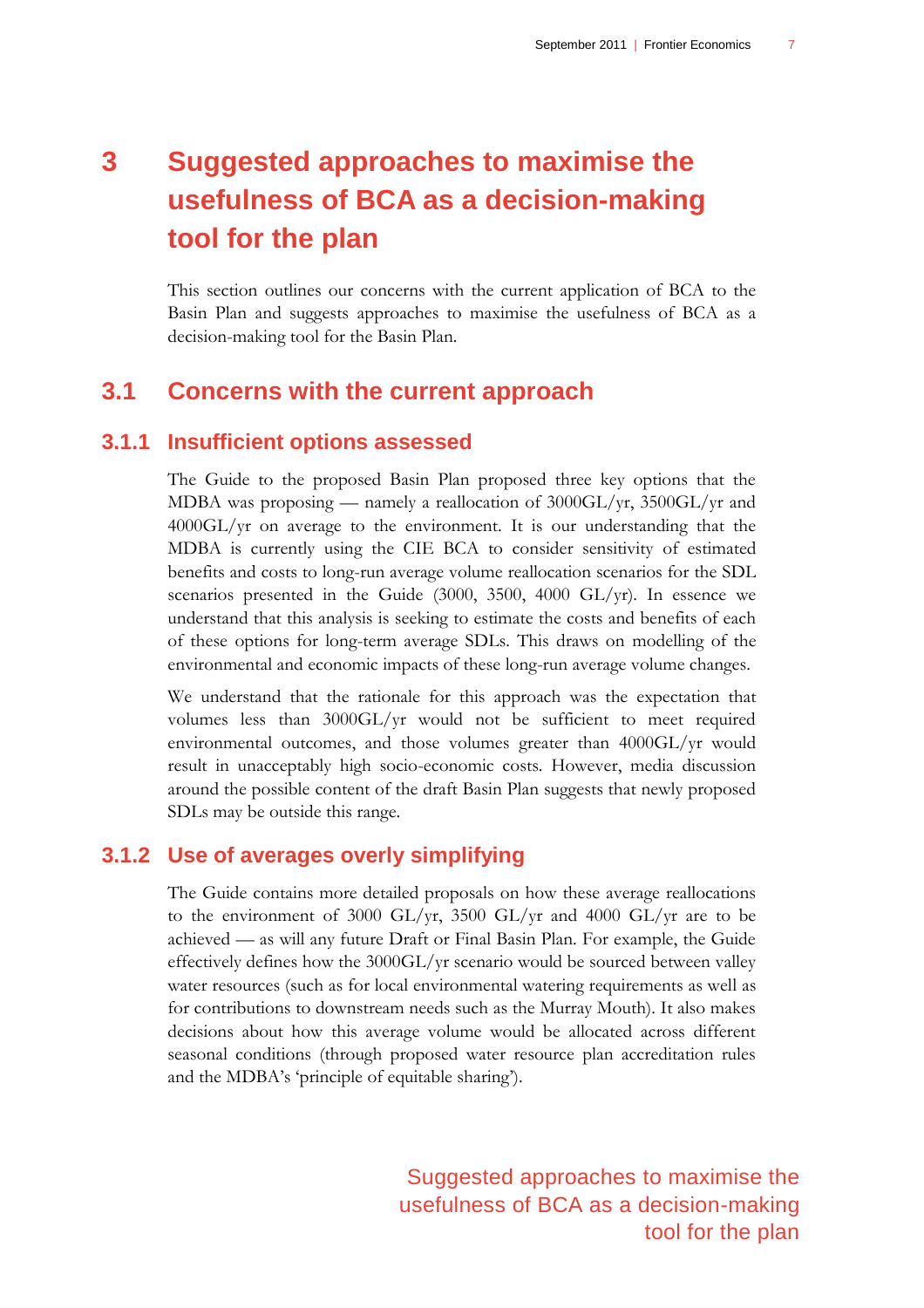These implementation details can have significant implications on the benefits and the costs associated with the Plan which are not captured when simply considering average volumes to be reallocated.

In our opinion, the current approach to analyse long-term averages will not result in estimates of costs and benefits that reflect the likely outcomes, and will therefore bias the BCA. This is because a long-run average volume can be reallocated from consumptive to environmental water use in a continuum of ways (see [Figure 3\)](#page-11-0). For example, during dry periods, consumptive users (brown shaded area) and the environment (blue shaded area) could share reductions in water availability in proportion to the underling entitlements. Alternatively, consumptive users could bear more of the reduction in dry years but receive more water in average or wet years, while maintaining the same average longterm share. The seasonal variability of these reallocated volumes will have significant impacts on the environmental benefits that can be achieved from the Plan, as well as the economics costs of the reallocation.



<span id="page-11-0"></span>Figure 3: Two options for achieving a change in the long-run average

*Notes: Environmental water denoted in blue. Consumptive water denoted in brown. Red arrows represent possible changes in water sharing due to the Basin Plan. Dark red dashed line is the average of consumptive water use. Source: Frontier Economics 2011.*

In our view, the outcomes achieved under the plan will differ markedly from the benefits and costs of the average reductions that are modelled in the CBA.

The use of average changes to water availability does not reflect the actual outcomes that are likely to prevail under the more detailed implementation rules proposed in the Guide. Not accounting for these details when undertaking Benefit-Cost Analysis can significantly under- or over-estimate environmental benefits and/or economic costs — indeed it is not possible to determine whether they will be systematically over or under-stated.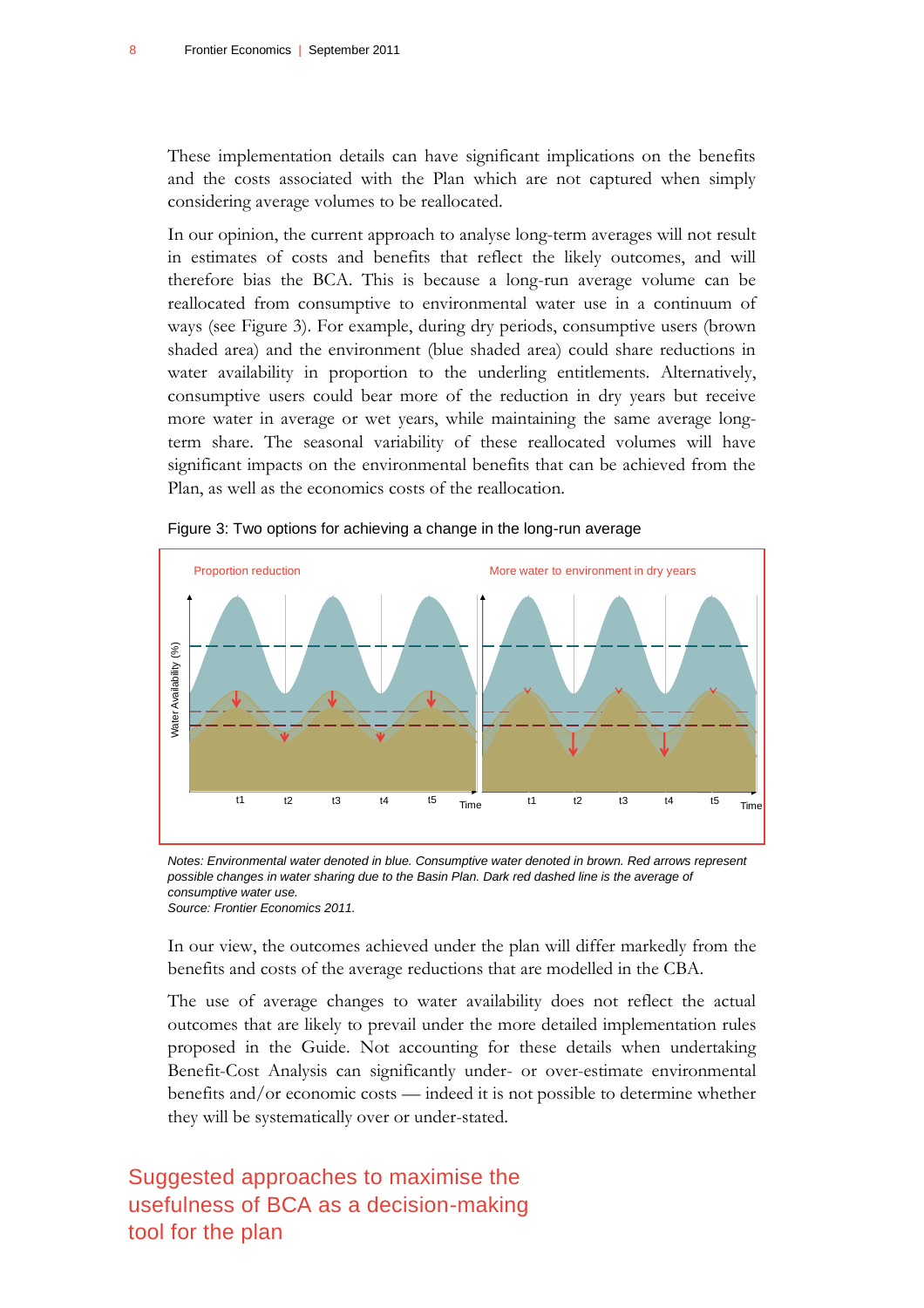This would lead to a biased assessment of the options, as well as leaving the Plan open to criticism from any party dissatisfied with the Plan proposals.

### **3.1.3 No consideration of regional effects**

The focus on net aggregate impacts does not adequately present local scale impacts or regional issues. We understand that the MDBA is undertaking further work on localised economic and social impacts to supplement information on this issue.

## **3.1.4 Lack of environmental quantification**

In our view, the extremely simplified ecological response functions that CIE had to use to provide the illustrative BCA are not sufficient for use in the MDBA decision-making to inform the Basin Plan. Critically, the MDBA needs to be able understand the potential error associated with this simplified characterisation (i.e. whether the simplified characterisation is a close or poor approximation and the magnitude of the possible errors associated with it).

## **3.1.5 Conclusion**

As discussed above, the usefulness of BCA for decision-making depends on its inputs. We do not consider that long-run average changes to water availability adequately reflect the proposed changes in the Guide to the proposed Basin Plan (the Guide), and modelling of the benefits and costs of long-run average changes will not reflect the likely outcomes of the SDLs proposed in the Guide.

Accordingly, we question whether the estimated environmental benefits and economic costs are accurate for assessing the Guide"s proposals or for supporting decision-making.

This is not a criticism of the CIE"s use of CBA, which we understand used the only available data. In the sections below we describe how the data can be improved, and approach refined, to provide more robust guidance for the MDBA.

<span id="page-12-0"></span>Suggestions to address this are discussed section [3.2.](#page-12-0)

## **3.2 Improving the BCA**

## **3.2.1 Assess broader range of options**

The Guide narrowed down the range of volumes that would be reallocated to the environment from a broad spectrum that went as high as 7600 GL/yr, to between 3000 GL/yr and 4000 GL/yr.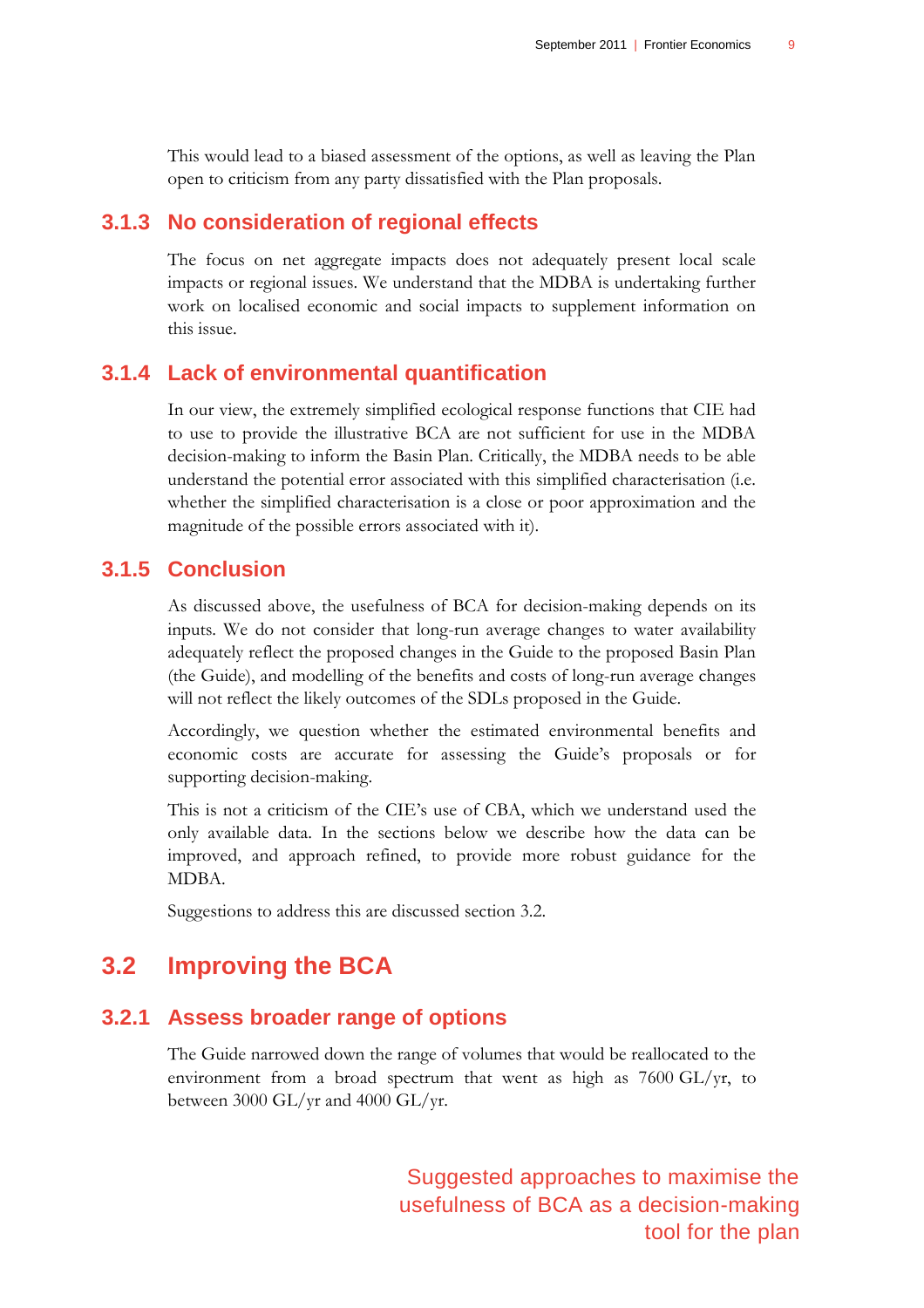Modelling options outside this range should help to justify SDL proposals. If low additional water allocations to the environment are unsustainable and would entail high environmental costs, BCA should be able to demonstrate this fairly easily. This would also be true of options with high economic costs. In our view it is better, in terms of a public debate, to quantify the costs and benefits of options either side of the range, rather than to simply assert they are not worthy of consideration.

BCA evaluations can also help to explore ways of achieving environmental benefits with less reduction in water for consumptive uses because they provide a measure of the economic costs associated with the water reallocation. Therefore, if the reallocation of water to the environment can be reduced by investment to make more beneficial use of existing environmental volumes, such as through engineering works to undertake wetland watering without the requirement of overbank flow, then the costs of these alternatives can be compared.

As we explore in the next section, there is considerable scope to also consider state-contingent water reallocations rather than simply average volumes. Given the differences in characteristics of environmental water demands/benefits and economic water demands this could provide scope for win-win options to refine the Plan.

#### **3.2.2 Incorporating impacts of variability on cost and benefits**

As discussed above, the way in which variability (i.e. climate risk) is assigned between irrigators, the environment and other users will have significant consequences for the costs and benefits for each. We explore this further below.

The guide sets out WRP accreditation rules that specify how the long-run average SDLs must be implemented under dry or wet period sequences, referred to as the 'principle of equitable sharing'<sup>1</sup>. The effect of these accreditation rules is to reallocate significantly more water to the environment under dry conditions than under wet conditions. For example, our rough calculations based on information in the Guide and CSIRO Sustainable Yields in the Goulburn suggest that the 25% reduction in the long-run average diversion limit (as set out in the Guide"s 3000GL/yr scenario) would result in a 33% reduction in the long-run average volume of water available for irrigation due to relatively fixed water uses such as interception, urban demands, losses and stock and domestic. Further, the application of the "principle of equitable sharing" means that under the same scenario the diversion limit would be required to be reduced by 41% in a dry sequence, resulting in a 54% reduction in the volume of water available for irrigation during the dry sequence (compared to the volume that would be available during the dry sequence under current water sharing arrangements). The

Suggested approaches to maximise the usefulness of BCA as a decision-making tool for the plan

 $\overline{a}$ 

<sup>1</sup> We understand that this is embodied in the surface water tests 6-11 in the section starting page 1128.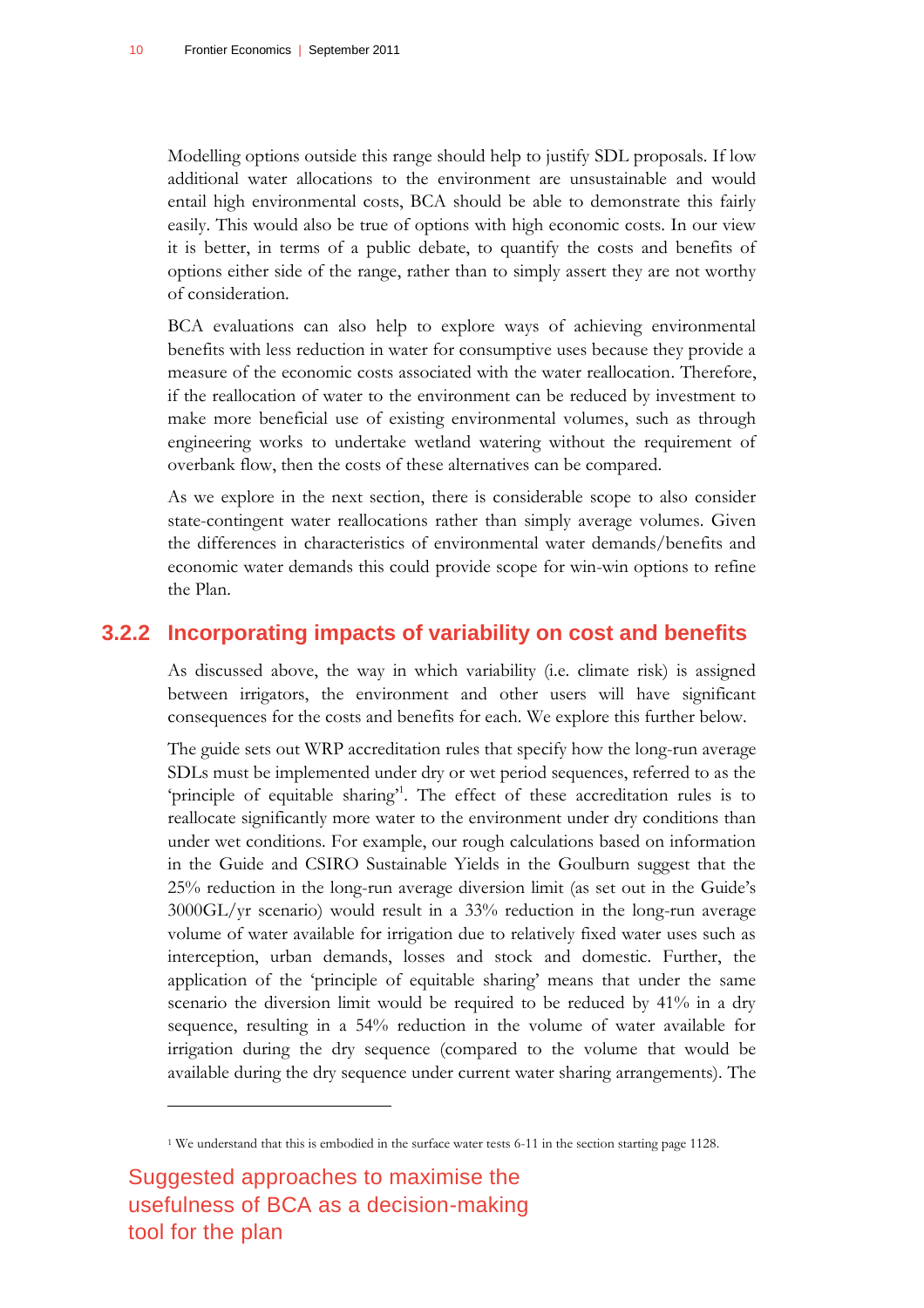"principle" is also applied to permitted take under median climate change assumptions.

|                                                     | 3000GL/yr                    |                          |                             | 3500GL/yr                    |                          |                             | 4000GL/yr                    |                          |                             |
|-----------------------------------------------------|------------------------------|--------------------------|-----------------------------|------------------------------|--------------------------|-----------------------------|------------------------------|--------------------------|-----------------------------|
|                                                     | Long<br>run hist.<br>average | $10-yr$<br>dry<br>period | Median<br>climate<br>change | Long<br>run hist.<br>average | $10-yr$<br>dry<br>period | Median<br>climate<br>change | Long<br>run hist.<br>average | $10-yr$<br>dry<br>period | Median<br>climate<br>change |
| Change in<br>Diversion<br>Limit (CDL-<br>SDL)       | $-25%$                       | $-41%$                   | $-32%$                      | $-30%$                       | $-44%$                   | $-35%$                      | $-34%$                       | $-48%$                   | $-39%$                      |
| Change in<br>water<br>course<br>diversions          | $-28%$                       | $-44%$                   | $-34%$                      | $-33%$                       | $-48%$                   | $-39%$                      | $-37%$                       | $-51%$                   | $-43%$                      |
| Change in<br>irrigated<br>agricultural<br>water use | $-33%$                       | $-54%$                   | $-41%$                      | $-38%$                       | $-58%$                   | $-46%$                      | $-44%$                       | $-63%$                   | $-51%$                      |

<span id="page-14-0"></span>

| Table 1: 3000, 3500 and 4000GL/yr scenarios in the Goulburn |  |  |  |
|-------------------------------------------------------------|--|--|--|
|-------------------------------------------------------------|--|--|--|

*Source: Frontier calculations based on the Guide, and CSIRO Sustainable Yields reports.*

To fully understand the benefits and costs of the Plan, we suggest that inputs that represent the implementation of the SDL and other Basin Plan policies — not simply the long-run changes to historical water availability — be used to determine the actual costs and benefits to be included in the BCA.

Further detail on the actual effects of the SDLs will be provided by:

- **O** the Water Resource Plan (WRP) allocation rules
- **O** the Environmental Watering Plans (EWPs).

We suggest the MDBA create example WRP allocation rules and EWPs that meet proposed MDBA requirements. This would provide useful information on the impacts on water available for agriculture (to better inform economic and social analysis) and the water available for the environment (to better inform the analysis of environmental benefits).

#### **3.2.3 Getting better environmental information**

In our view, it should be a priority to gather more information on how much water is required to provide a given level of environmental outcomes and to incorporate this into the BCA framework. Given the MDBA has already completed analysis and modelling to inform the Guide to the proposed Basin Plan (and further work to inform progress on the draft plan) much relevant information is likely to be available. Our understanding is that modelling and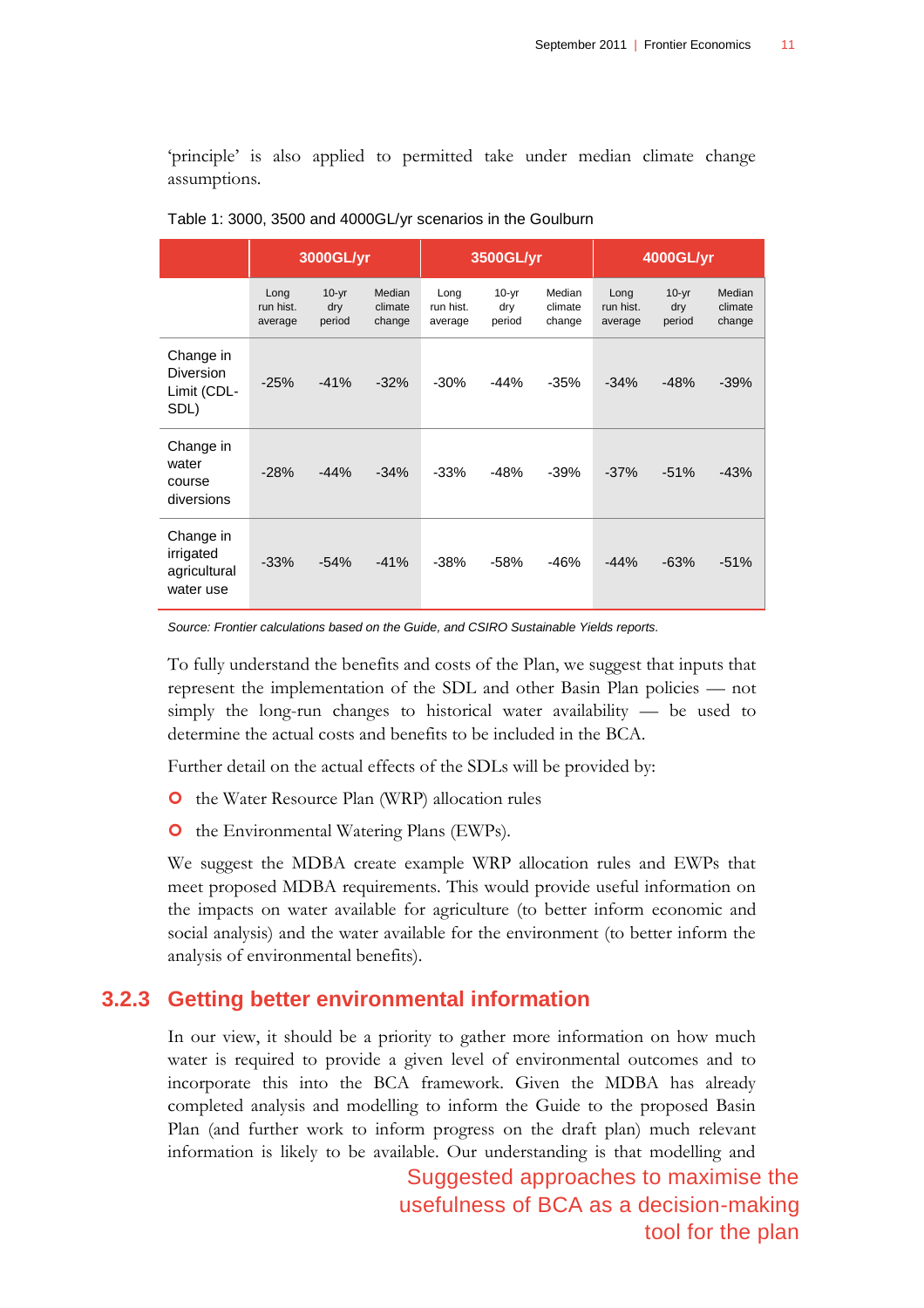analysis for the Guide determined what magnitudes of water would be required to be reallocated to the environment in order to achieve the target levels of environmental outcomes to satisfy the Water Act.

If the MDBA does not have a more sophisticated understanding of the environmental changes that result from providing more water to the environment, it is difficult to conceive any framework that can be used to establish a robust basis for decision-making in the absence of this fundamental and critical information. That is, the difficulty is one of missing information, and not specific to the BCA methodology.

## <span id="page-15-0"></span>**3.3 Using the BCA**

## **3.3.1 Supporting SDL implementation**

The above described more detailed input to BCA analysis could be used by the MDBA to communicate the potential impacts of the Plan in ways different to the 'long-run equilibrium economic impact' assessment that was included in the Guide.

For example, we consider that a useful tool for communicating the impacts of the Plan would be to use example scenario sequences such as average, dry or wet conditions (of, for example, 10 or 15 years). The performance of the Plan under these sequences has already been highlighted as being important in the position paper on setting SDLs. The MDBA could calculate the estimated economic costs and environmental benefits under these example sequences.

We would expect that a key finding of this type of scenario analysis would be that:

- **O** the economic costs of implementing the Plan are greater under dry conditions, but so are the expected environmental benefits
- **O** the economic costs of implementing the Plan under wet conditions are smaller than under dry-average conditions, but so are the expected environmental benefits given that current arrangements already provide significant volumes of water to environmental outcomes under wet conditions.

This type of analysis could also assist the MDBA in setting SDLs in a way that strikes an appropriate balance between environmental and consumptive uses under the range of possible future conditions, rather than just on average  $-$  i.e. it would help refine state-contingent water reallocation proposals. This is particularly important if the MDBA intends to stand by the proposed "principle of equitable sharing" or similar mechanism that implies major shifts in dry sequence water availability.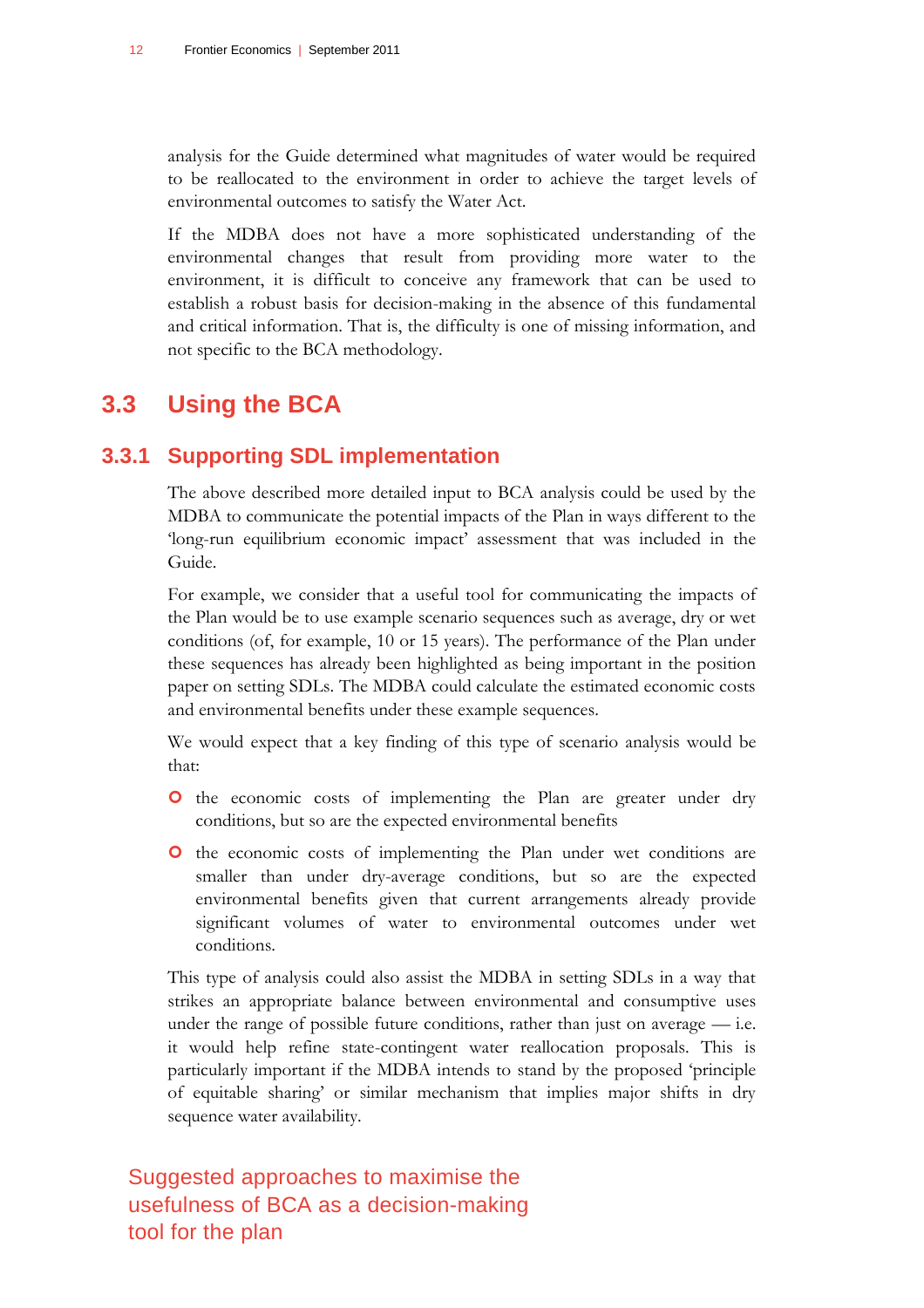This type of analysis is feasible on the economic front, at least for aggregate economic evaluation. For example, Frontier has undertaken work for the National Water Commission on the economic, social and environmental impacts of water trade. As part of the work, in collaboration with the Centre of Policy Studies at Monash University, we considered the economic impacts over a hypothetical 10-year period with an assumed profile of water availability.

This type of analysis also seems feasible on the environmental front. We understand that ecological research work commissioned by the MDBA can compute demonstration example hydrographs for the daily flow information required for more sophisticated ecological assessment.

There are different characteristics between environmental water demands/benefits (which require base flows and flood waters) and economic water demands by irrigators (who prefer high reliability but have some options for substituting water for other inputs or interrupting production). These differences could provide scope for win-win options to refine the Plan.

### **3.3.2 Accounting for data limitations/gaps identified by CIE**

The data limitations identified by CIE — particularly the use of averages for water flows and the lack of available information to estimate ecological response functions— mean it is not possible to use BCA as the sole mechanism for making a conclusive decision on SDLs.

However, the BCA can be an important analytical tool to assist sound decisionmaking and communicate the rationale of final decisions. Incomplete or imperfect information means that judgements must be incorporated into the BCA as an element of the decision-making:

- Ideally, a BCA includes information on all of the factors that contribute to benefits and costs, and this information is of high quality such that the quantified benefits and costs are accurate and precise.
- If the judgement is made that all costs and benefits are included and that the information used is complete and of high quality, then the BCA can be relied on to provide robust information to decision-makers.
- If the judgement is made that some costs or benefits have not been included in the BCA appropriately, then judgement is required to determine whether the BCA result is significantly affected, and if so in what direction, and whether this could change the finding informed by the BCA.
- If the judgement is made that the quality of the information that quantifies a specific cost or benefit is not of high quality, then it can be determined how much the BCA result is contingent on this information. This can be informed by sensitivity analysis in the BCA and the expected error-bounds of the information quality issue. This means that judgement is required as to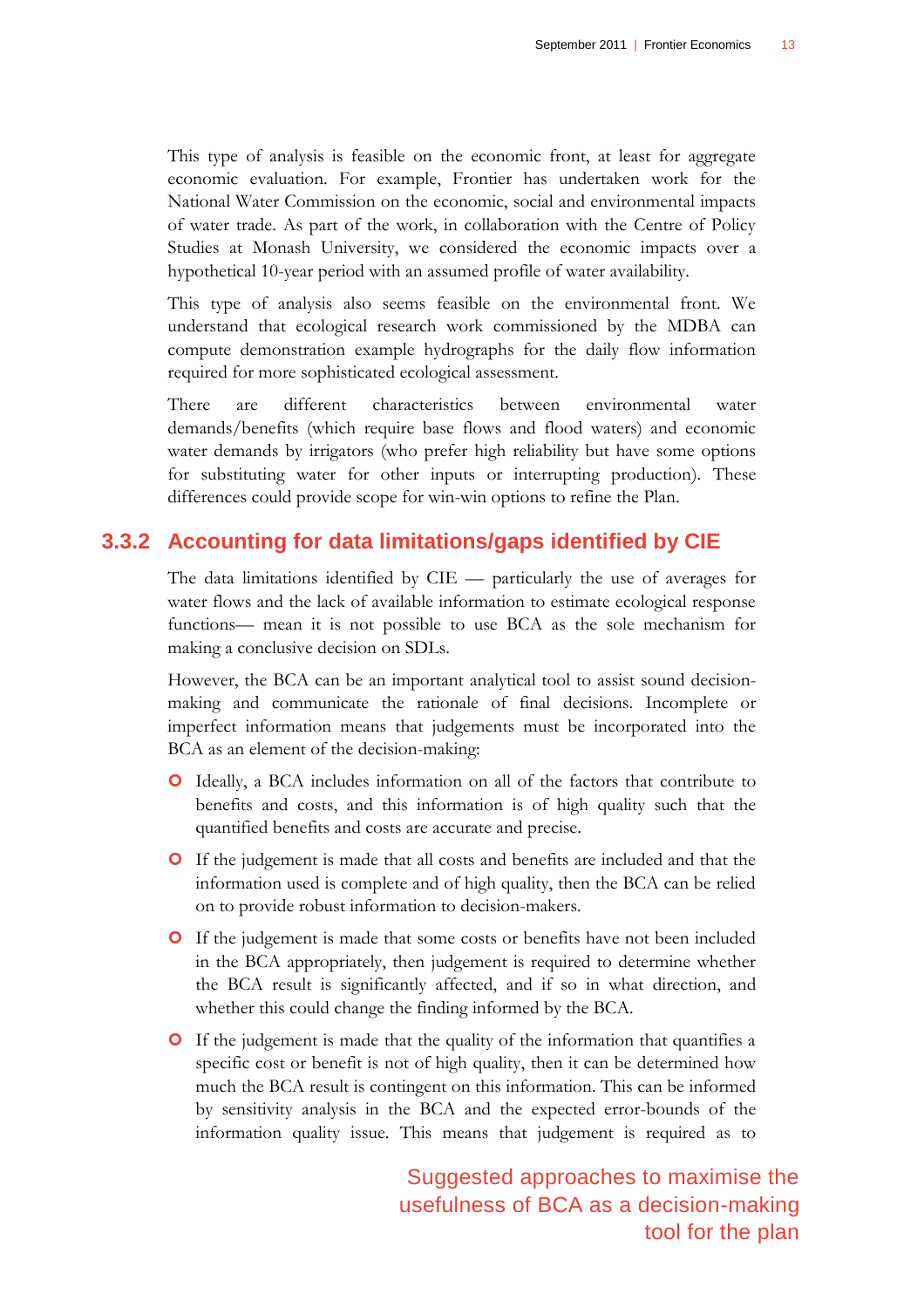whether the result of the BCA should be relied upon given the extent of the low quality information in the analysis and the expected error of actual outcomes differing from the information used in the BCA.

Explicit judgements may be required for specific elements of the BCA.

In the case of the Basin Plan BCA, a key judgement is how likely it is that the CIE"s simplistic assumption about a linear relationship between water flows and environmental outcomes would be borne out in practice. In our view, there is currently insufficient information to make a judgement one way or the other rendering the illustrative BCA, or any other methodology that relied on that assumption, ineffective for supporting decisions about the optimal level of SDLs.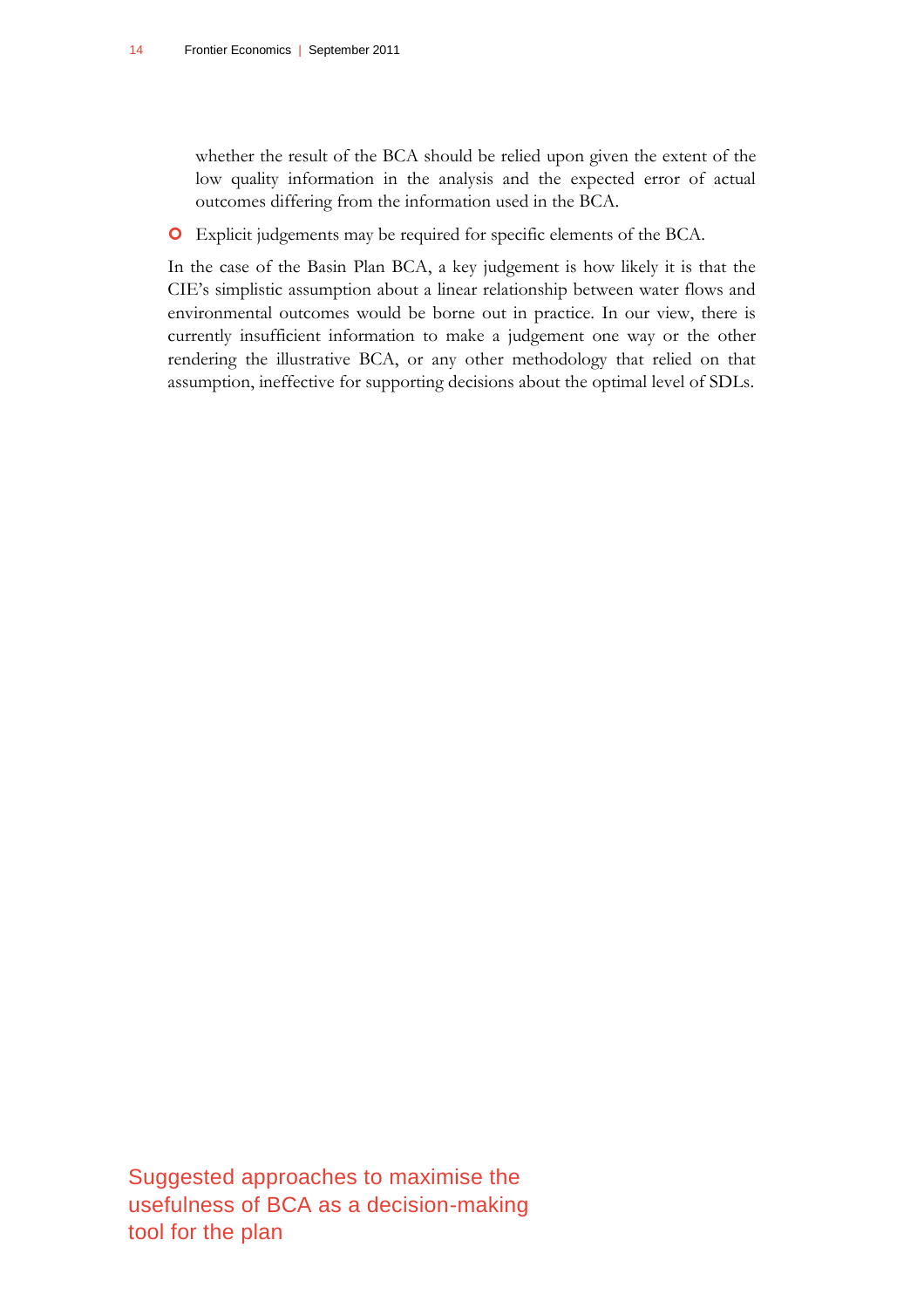Frontier Economics Pty Ltd in Australia is a member of the Frontier Economics network, which consists of separate companies based in Australia (Brisbane, Melbourne & Sydney) and Europe (Brussels, Cologne, London & Madrid). The companies are independently owned, and legal commitments entered into by any one company do not impose any obligations on other companies in the network. All views expressed in this document are the views of Frontier Economics Pty Ltd.

#### Disclaimer

None of Frontier Economics Pty Ltd (including the directors and employees) make any representation or warranty as to the accuracy or completeness of this report. Nor shall they have any liability (whether arising from negligence or otherwise) for any representations (express or implied) or information contained in, or for any omissions from, the report or any written or oral communications transmitted in the course of the project.